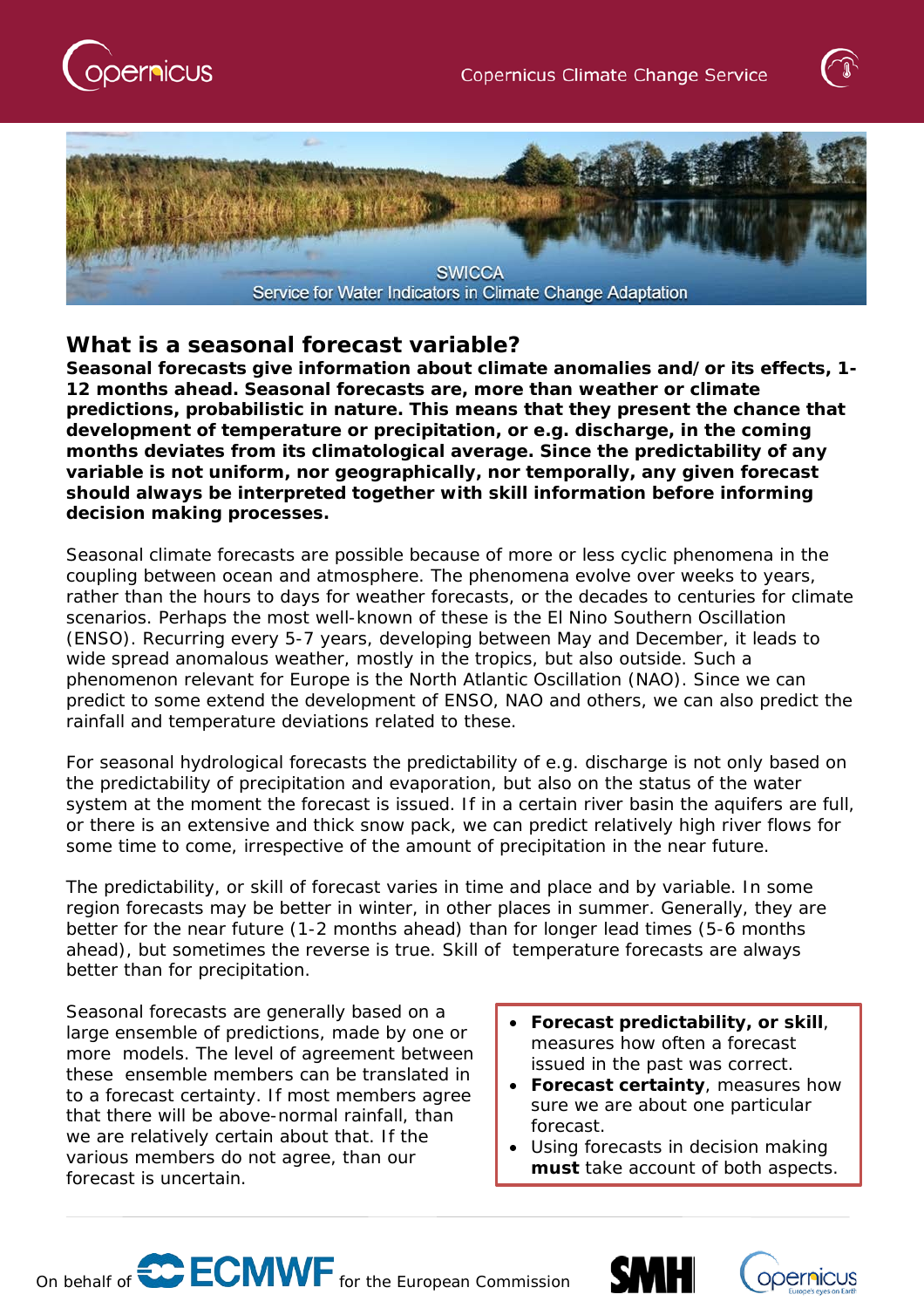



Seasonal forecasts give information on the likelihood of climate anomalies, i.e. deviations from the long term (30 year) mean, for a particular month or season. Anomalies are expressed in percentile-based categories. Most often, three categories are used based on terciles: Below Normal (BN, < p33), Near Normal (NN, p33-p66) and Above Normal (AN, >p67). So forecast variables become then AN, NN or BN rainfall, AN or BN temperature, AN or BN river flow, soil moisture, etc.



Seasonal climate and hydrological forecasts, when skillful, can be used to inform anticipatory management of e.g. reservoirs for irrigation, flood control or hydropower on expected inflow. It can also be used to inform anticipatory management of e.g. agricultural insurance or subsidies on expected soil moisture and crop water stress.





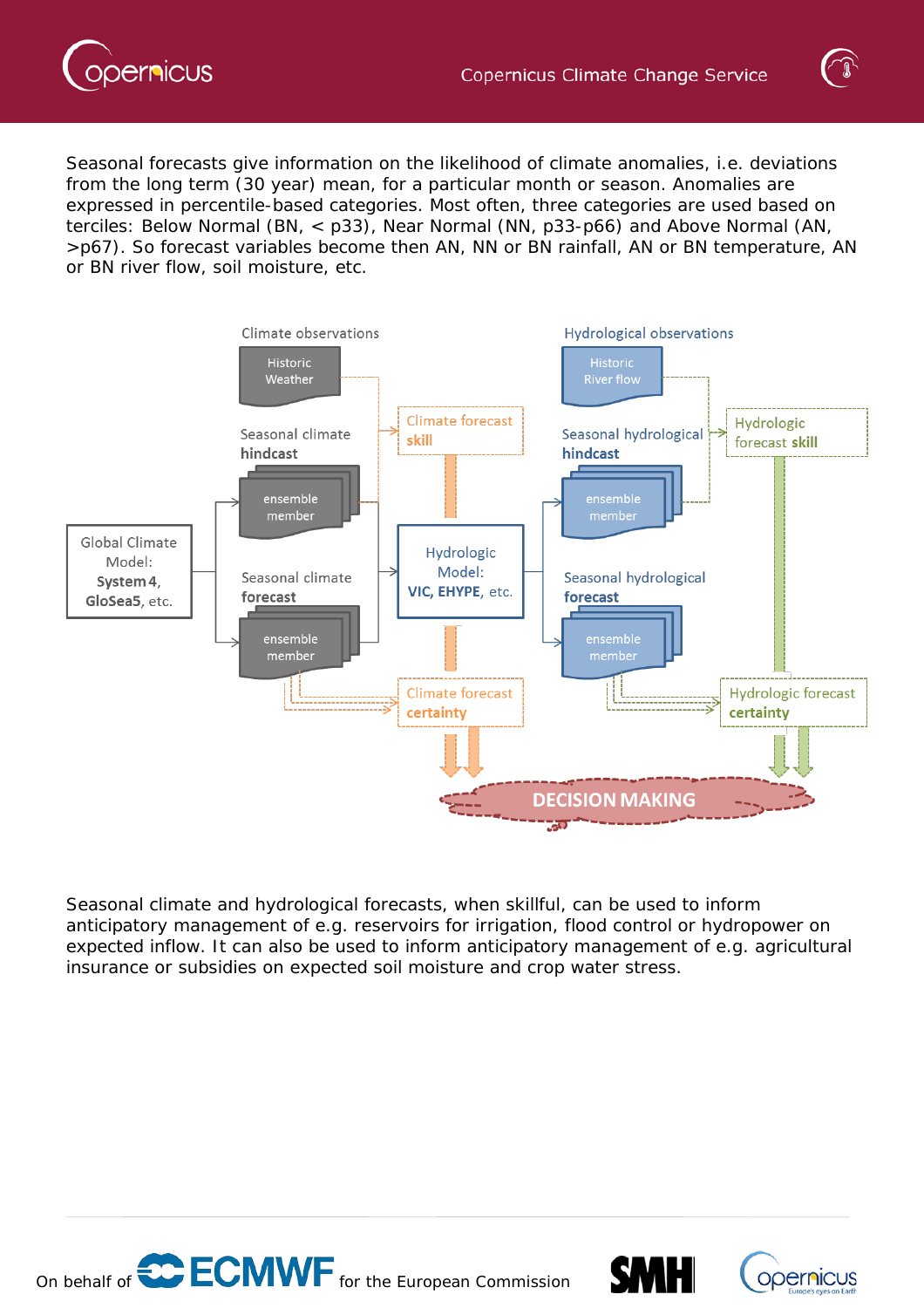



<http://swicca.climate.copernicus.eu/>